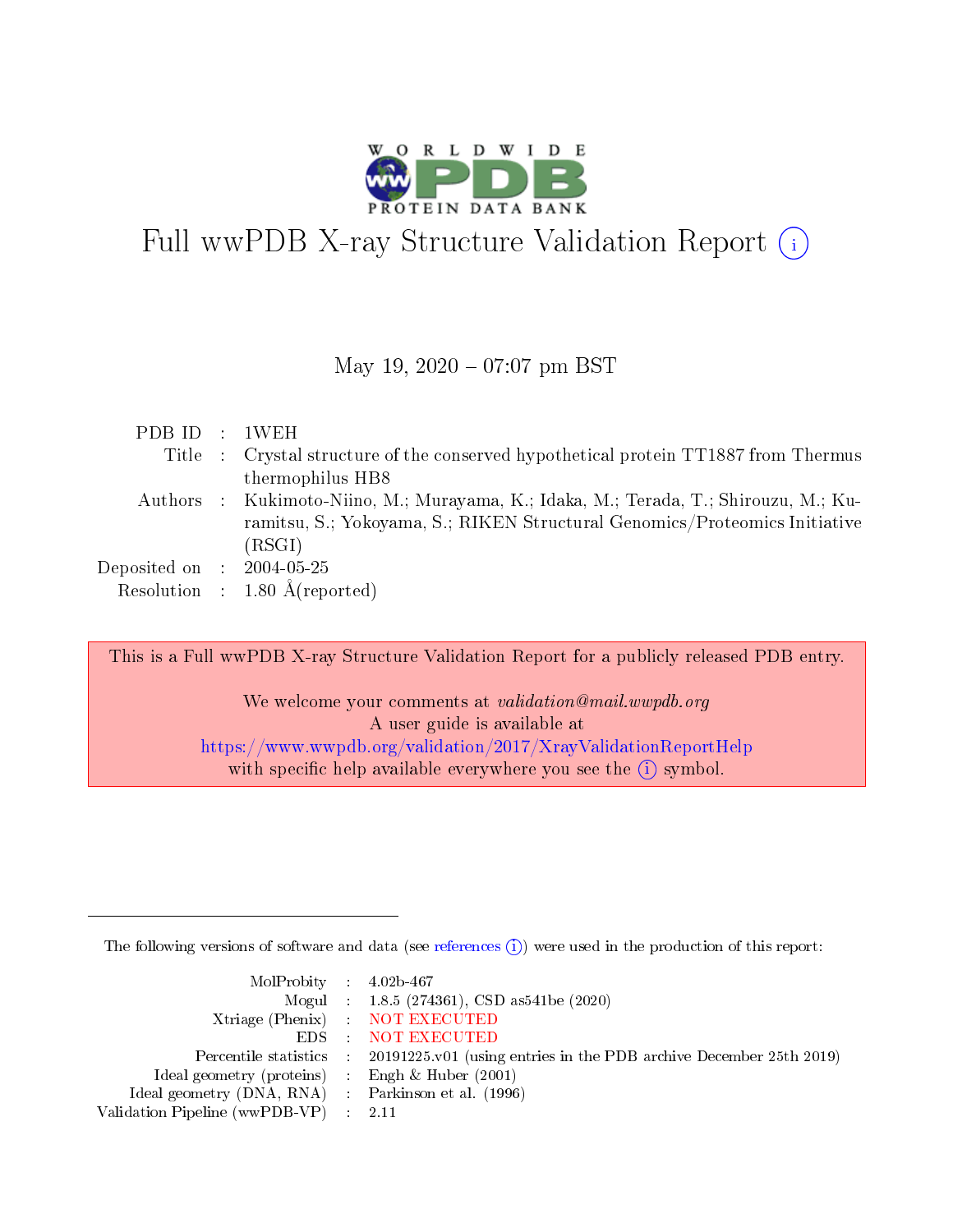## 1 [O](https://www.wwpdb.org/validation/2017/XrayValidationReportHelp#overall_quality)verall quality at a glance  $(i)$

The following experimental techniques were used to determine the structure: X-RAY DIFFRACTION

The reported resolution of this entry is 1.80 Å.

Percentile scores (ranging between 0-100) for global validation metrics of the entry are shown in the following graphic. The table shows the number of entries on which the scores are based.



| Metric                | Whole archive       | Similar resolution                                        |
|-----------------------|---------------------|-----------------------------------------------------------|
|                       | (# $\rm{Entries}$ ) | $(\#\text{Entries}, \text{resolution range}(\text{\AA}))$ |
| Clashscore            | 141614              | $6793(1.80-1.80)$                                         |
| Ramachandran outliers | 138981              | $6697(1.80-1.80)$                                         |
| Sidechain outliers    | 138945              | 6696 (1.80-1.80)                                          |

The table below summarises the geometric issues observed across the polymeric chains and their fit to the electron density. The red, orange, yellow and green segments on the lower bar indicate the fraction of residues that contain outliers for  $\geq=3$ , 2, 1 and 0 types of geometric quality criteria respectively. A grey segment represents the fraction of residues that are not modelled. The numeric value for each fraction is indicated below the corresponding segment, with a dot representing fractions  $\leq=5\%$ 

Note EDS was not executed.

| Mol | $\mid$ Chain $\mid$ Length | Quality of chain |     |
|-----|----------------------------|------------------|-----|
|     | $-71$                      | 89%              | 10% |
|     | $-71$                      | 87%              | 13% |

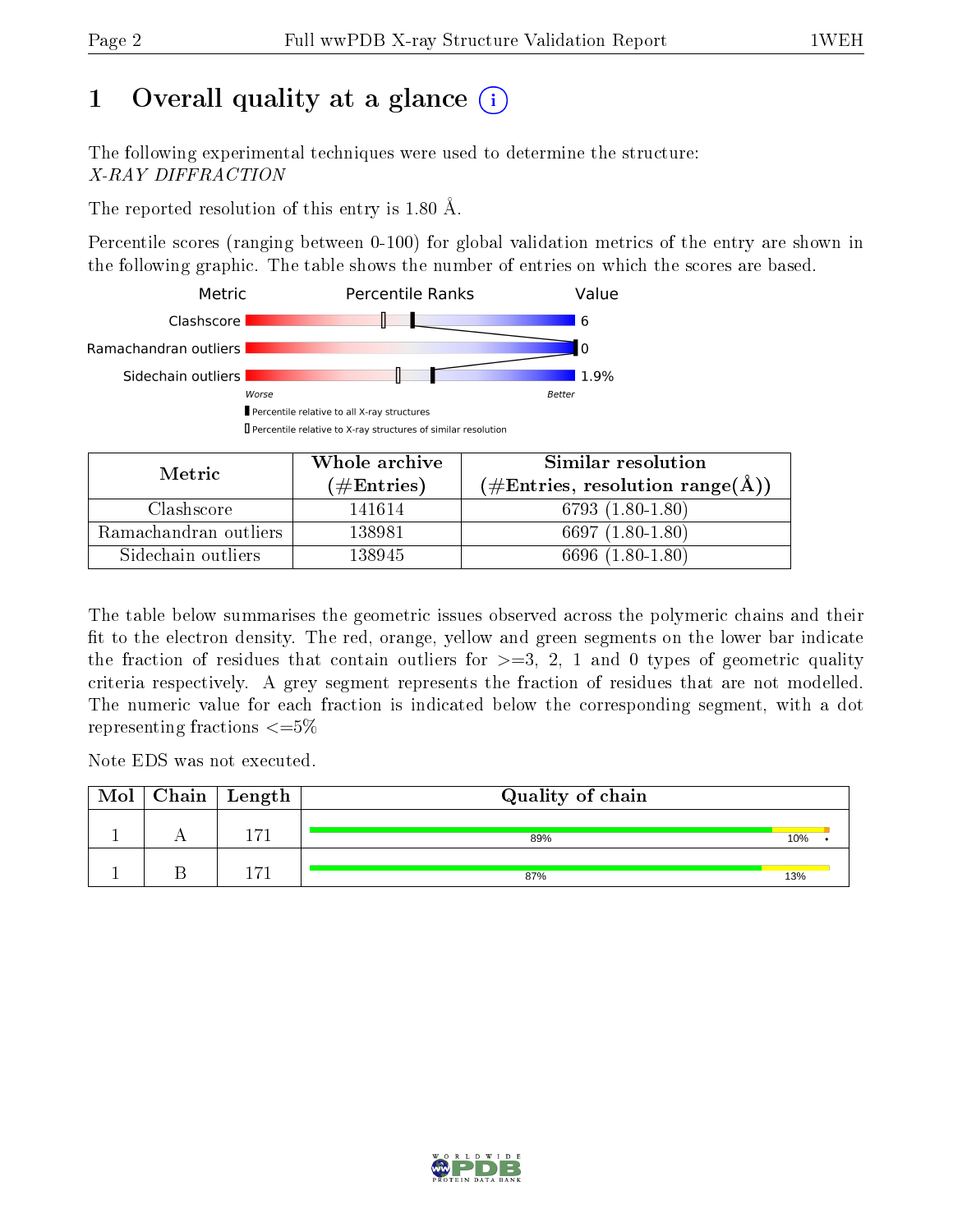# 2 Entry composition (i)

There are 2 unique types of molecules in this entry. The entry contains 3015 atoms, of which 0 are hydrogens and 0 are deuteriums.

In the tables below, the ZeroOcc column contains the number of atoms modelled with zero occupancy, the AltConf column contains the number of residues with at least one atom in alternate conformation and the Trace column contains the number of residues modelled with at most 2 atoms.

Molecule 1 is a protein called Conserved hypothetical protein TT1887.

| $\text{Mol}$ | Chain Residues | Atoms                                    |  |  |                 | $\text{ZeroOcc}$   AltConf   Trace |  |  |
|--------------|----------------|------------------------------------------|--|--|-----------------|------------------------------------|--|--|
|              | 171            | Total C N O S Se<br>1306 845 231 227 1 2 |  |  |                 |                                    |  |  |
|              | 171            | Total C N O S Se<br>1306                 |  |  | 845 231 227 1 2 |                                    |  |  |

• Molecule 2 is water.

|  | $Mol$   Chain   Residues | Atoms                 | $ZeroOcc \   \ AltConf \  $ |
|--|--------------------------|-----------------------|-----------------------------|
|  | 210                      | Total O<br>210<br>210 |                             |
|  | 193                      | Total O<br>193<br>193 |                             |

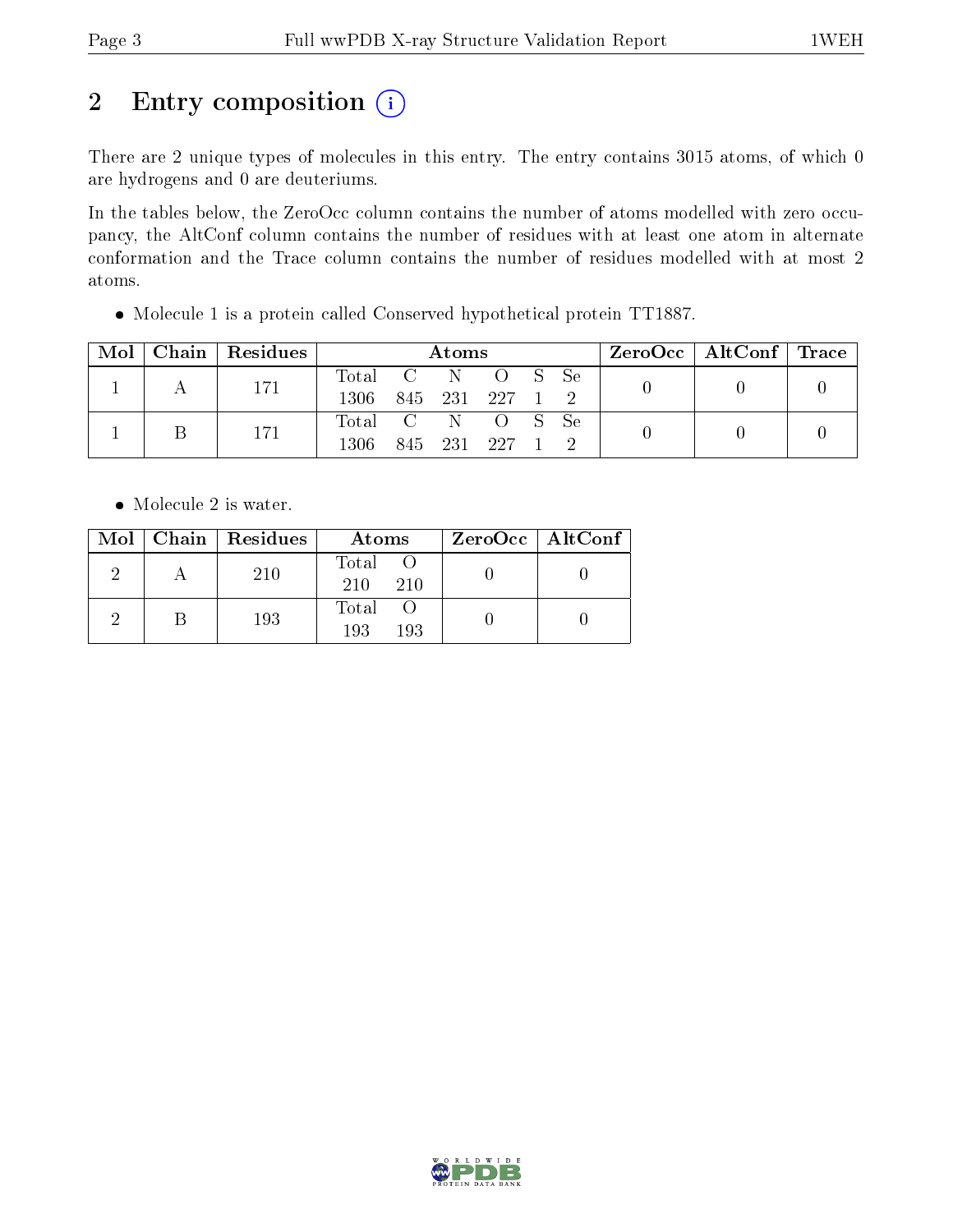### 3 Residue-property plots  $(i)$

These plots are drawn for all protein, RNA and DNA chains in the entry. The first graphic for a chain summarises the proportions of the various outlier classes displayed in the second graphic. The second graphic shows the sequence view annotated by issues in geometry. Residues are colorcoded according to the number of geometric quality criteria for which they contain at least one outlier: green  $= 0$ , yellow  $= 1$ , orange  $= 2$  and red  $= 3$  or more. Stretches of 2 or more consecutive residues without any outlier are shown as a green connector. Residues present in the sample, but not in the model, are shown in grey.

Note EDS was not executed.

• Molecule 1: Conserved hypothetical protein TT1887



| 1.32               |               |        |                   |                   |          |                |   | 87% |                                     |  |   |             |  |  | 13% |
|--------------------|---------------|--------|-------------------|-------------------|----------|----------------|---|-----|-------------------------------------|--|---|-------------|--|--|-----|
| 불<br>႙ၟ<br>ß,<br>æ | <b>R</b><br>굽 | ெ<br>로 | $\mathbf{\alpha}$ | Ю<br>$\mathbf{R}$ | $\infty$ | $\bullet$<br>ш | 0 |     | $\overline{\phantom{a}}$<br>$\circ$ |  | - | G<br>풉<br>≖ |  |  |     |

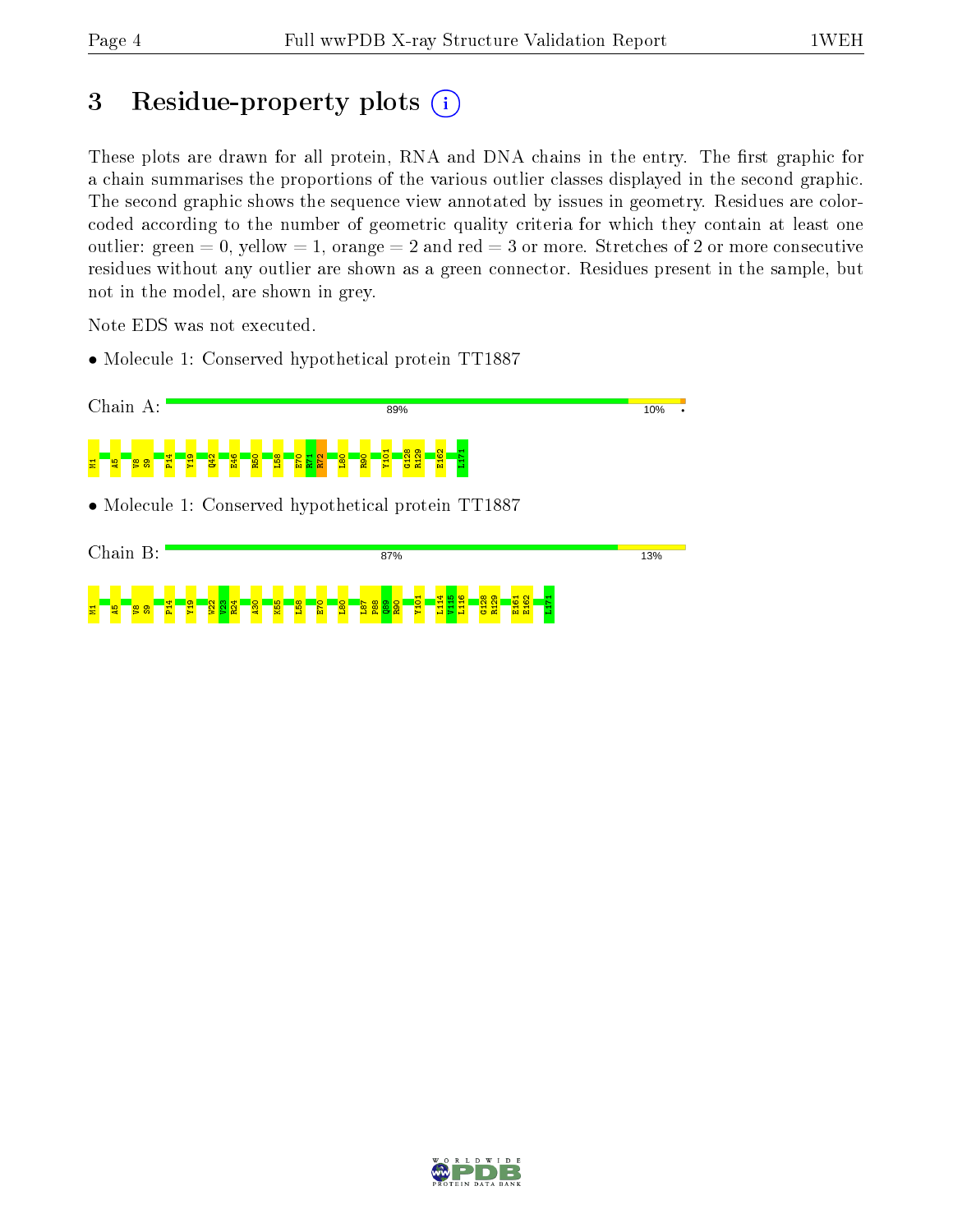### 4 Data and refinement statistics  $(i)$

Xtriage (Phenix) and EDS were not executed - this section is therefore incomplete.

| Property                               | Value                                           | Source    |  |
|----------------------------------------|-------------------------------------------------|-----------|--|
| Space group                            | C 2 2 21                                        | Depositor |  |
| Cell constants                         | 119.85Å<br>$40.66\text{\AA}$<br>129.82Å         | Depositor |  |
| a, b, c, $\alpha$ , $\beta$ , $\gamma$ | $90.00^\circ$<br>$90.00^\circ$<br>$90.00^\circ$ |           |  |
| Resolution (A)                         | 14.98<br>$-1.80$                                | Depositor |  |
| % Data completeness                    | 98.7 (14.98-1.80)                               | Depositor |  |
| in resolution range)                   |                                                 |           |  |
| $\mathrm{R}_{merge}$                   | (Not available)                                 | Depositor |  |
| $\mathrm{R}_{sym}$                     | 0.09                                            | Depositor |  |
| Refinement program                     | <b>CNS 1.1</b>                                  | Depositor |  |
| $R, R_{free}$                          | 0.185<br>0.223<br>$\ddot{\phantom{a}}$          | Depositor |  |
| Estimated twinning fraction            | No twinning to report.                          | Xtriage   |  |
| Total number of atoms                  | 3015                                            | wwPDB-VP  |  |
| Average B, all atoms $(A^2)$           | 15.0                                            | wwPDB-VP  |  |

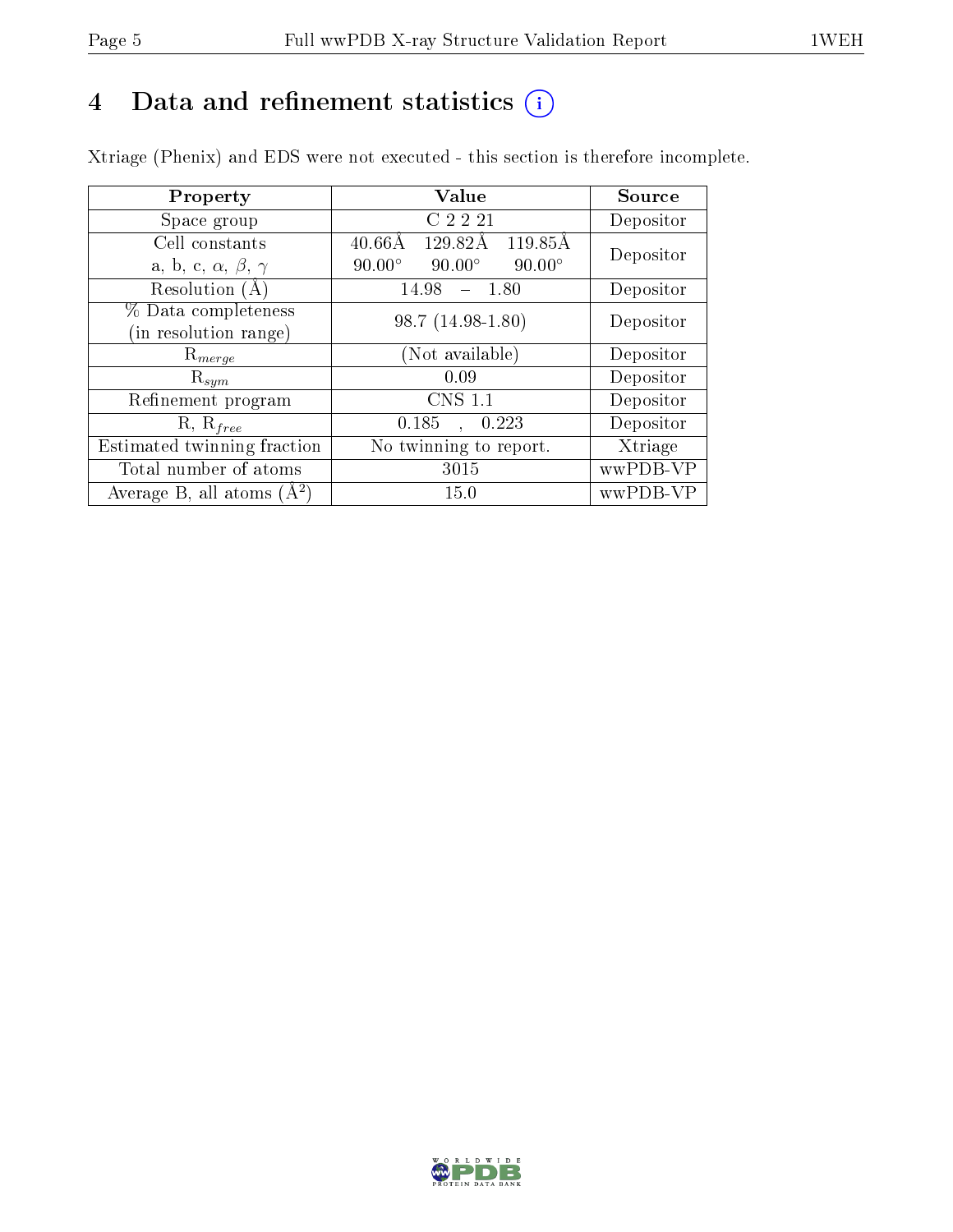## 5 Model quality  $(i)$

### 5.1 Standard geometry  $(i)$

The Z score for a bond length (or angle) is the number of standard deviations the observed value is removed from the expected value. A bond length (or angle) with  $|Z| > 5$  is considered an outlier worth inspection. RMSZ is the root-mean-square of all Z scores of the bond lengths (or angles).

| Mol | Chain |      | Bond lengths                 | Bond angles |             |  |  |
|-----|-------|------|------------------------------|-------------|-------------|--|--|
|     |       | RMSZ | $\vert \# \vert Z \vert > 5$ | RMSZ        | # $ Z  > 5$ |  |  |
|     |       | 0.37 | 0/1335                       | 0.63        | 0/1811      |  |  |
|     | В     | 0.37 | 0/1335                       | 0.62        | 0/1811      |  |  |
| AH  | Αll   | 0.37 | 0/2670                       | 0.63        | 0/3622      |  |  |

There are no bond length outliers.

There are no bond angle outliers.

There are no chirality outliers.

There are no planarity outliers.

### 5.2 Too-close contacts  $(i)$

In the following table, the Non-H and H(model) columns list the number of non-hydrogen atoms and hydrogen atoms in the chain respectively. The H(added) column lists the number of hydrogen atoms added and optimized by MolProbity. The Clashes column lists the number of clashes within the asymmetric unit, whereas Symm-Clashes lists symmetry related clashes.

|  |      |      |    | Mol   Chain   Non-H   H(model)   H(added)   Clashes   Symm-Clashes |
|--|------|------|----|--------------------------------------------------------------------|
|  | 1306 | 1341 |    |                                                                    |
|  | 1306 | 1341 |    |                                                                    |
|  | 210  |      |    |                                                                    |
|  | 193  |      |    |                                                                    |
|  | 3015 | 2682 | 30 |                                                                    |

The all-atom clashscore is defined as the number of clashes found per 1000 atoms (including hydrogen atoms). The all-atom clashscore for this structure is 6.

All (30) close contacts within the same asymmetric unit are listed below, sorted by their clash magnitude.

| Atom-1          | Atom-2                                         | Interatomic<br>distance $(A)$ | Clash<br>overlap (A) |
|-----------------|------------------------------------------------|-------------------------------|----------------------|
| $1:$ A:46:GLU:O | $1:\!A:\!50:\!ARG:\!H\overline{G}\overline{3}$ |                               | $0.90\,$             |

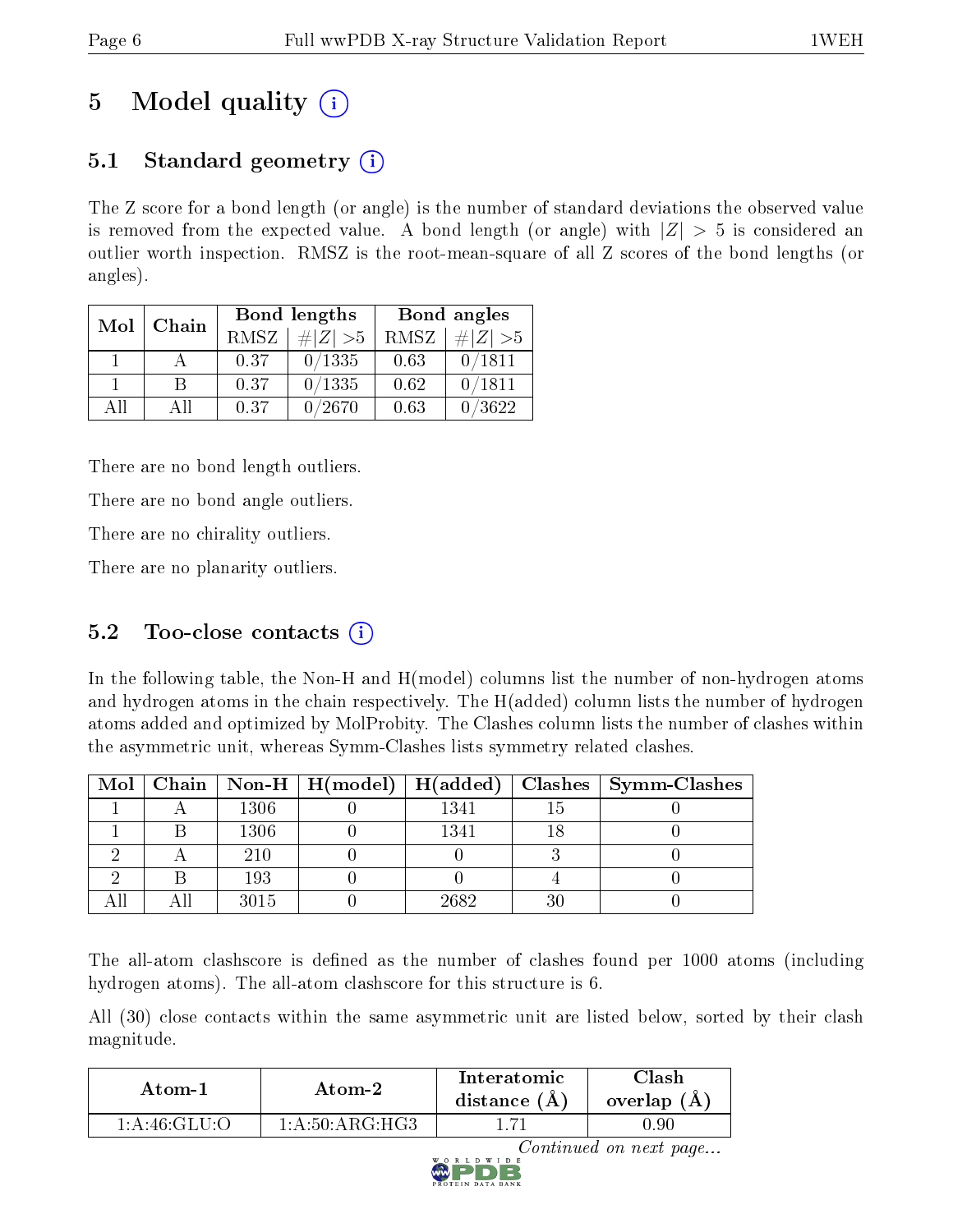|                    |                     | Interatomic       | Clash         |
|--------------------|---------------------|-------------------|---------------|
| Atom-1             | Atom-2              | distance $(A)$    | overlap $(A)$ |
| 1:A:72:ARG:H       | 1:A:72:ARG:HD2      | 1.38              | 0.88          |
| 1:A:72:ARG:N       | 1:A:72:ARG:HD2      | $\overline{2.10}$ | 0.65          |
| 1: A: 1: MSE: HE1  | 1: A:58: LEU: HD22  | 1.79              | 0.64          |
| 1:B:162:GLU:HG2    | 2:B:209:HOH:O       | 1.97              | 0.64          |
| 1: A:80: LEU: HD11 | 1: B:58:LEU:CD2     | 2.29              | 0.63          |
| 1: A:80: LEU: HD11 | 1:B:58:LEU:HD23     | 1.84              | 0.59          |
| 1:A:72:ARG:H       | 1:A:72:ARG:CD       | $\overline{2.13}$ | 0.58          |
| 1:A:129:ARG:HG2    | 1:A:129:ARG:HH11    | 1.70              | 0.57          |
| 1:A:162:GLU:HG2    | 2:A:357:HOH:O       | 2.08              | $0.52\,$      |
| 1: A: 128: GLY: C  | 2:A:322:HOH:O       | 2.48              | 0.52          |
| 1: A:58:LEU:HD21   | 1:B:80:LEU:HD11     | 1.92              | 0.52          |
| 1:B:70:GLU:H       | 1:B:70:GLU:CD       | 2.12              | 0.52          |
| 1:A:90:ARG:HD3     | 2:A:202:HOH:O       | 2.12              | $0.50\,$      |
| 1:B:1:MSE:HE1      | 2:B:264:HOH:O       | 2.11              | 0.50          |
| 1:B:128:GLY:C      | 2:B:283:HOH:O       | 2.50              | 0.49          |
| 1:A:5:ALA:HB3      | 1: A: 101: TYR: HD2 | 1.80              | 0.47          |
| 1:B:1:MSE:HB2      | 1:B:1:MSE:HE3       | 1.82              | 0.46          |
| 1:B:87:LEU:HB2     | 1:B:88:PRO:HD3      | 1.97              | 0.46          |
| 1:B:90:ARG:HD3     | 2:B:260:HOH:O       | 2.14              | 0.46          |
| 1: B: 8: VAL:HG22  | 1: B: 9: SER: N     | 2.32              | 0.45          |
| 1: A:8: VAL:HG22   | 1: A:9: SER: N      | $\overline{2.32}$ | 0.44          |
| 1:A:14:PRO:HA      | 1:A:19:TYR:CG       | 2.52              | 0.44          |
| 1:B:5:ALA:HB3      | 1:B:101:TYR:HD2     | 1.82              | 0.43          |
| 1:B:14:PRO:HA      | 1:B:19:TYR:CG       | 2.54              | 0.43          |
| 1:B:24:ARG:HG2     | 1:B:161:GLU:OE2     | 2.17              | 0.43          |
| 1:B:129:ARG:NH1    | 1:B:129:ARG:HG3     | 2.34              | 0.42          |
| 1:B:30:ALA:HB3     | 1:B:55:LYS:HB2      | 2.02              | 0.42          |
| 1:B:129:ARG:HG3    | 1:B:129:ARG:HH11    | 1.83              | 0.42          |
| 1:B:114:LEU:HD23   | 1:B:114:LEU:C       | 2.41              | 0.41          |

Continued from previous page...

There are no symmetry-related clashes.

#### 5.3 Torsion angles (i)

#### 5.3.1 Protein backbone (i)

In the following table, the Percentiles column shows the percent Ramachandran outliers of the chain as a percentile score with respect to all X-ray entries followed by that with respect to entries of similar resolution.

The Analysed column shows the number of residues for which the backbone conformation was analysed, and the total number of residues.

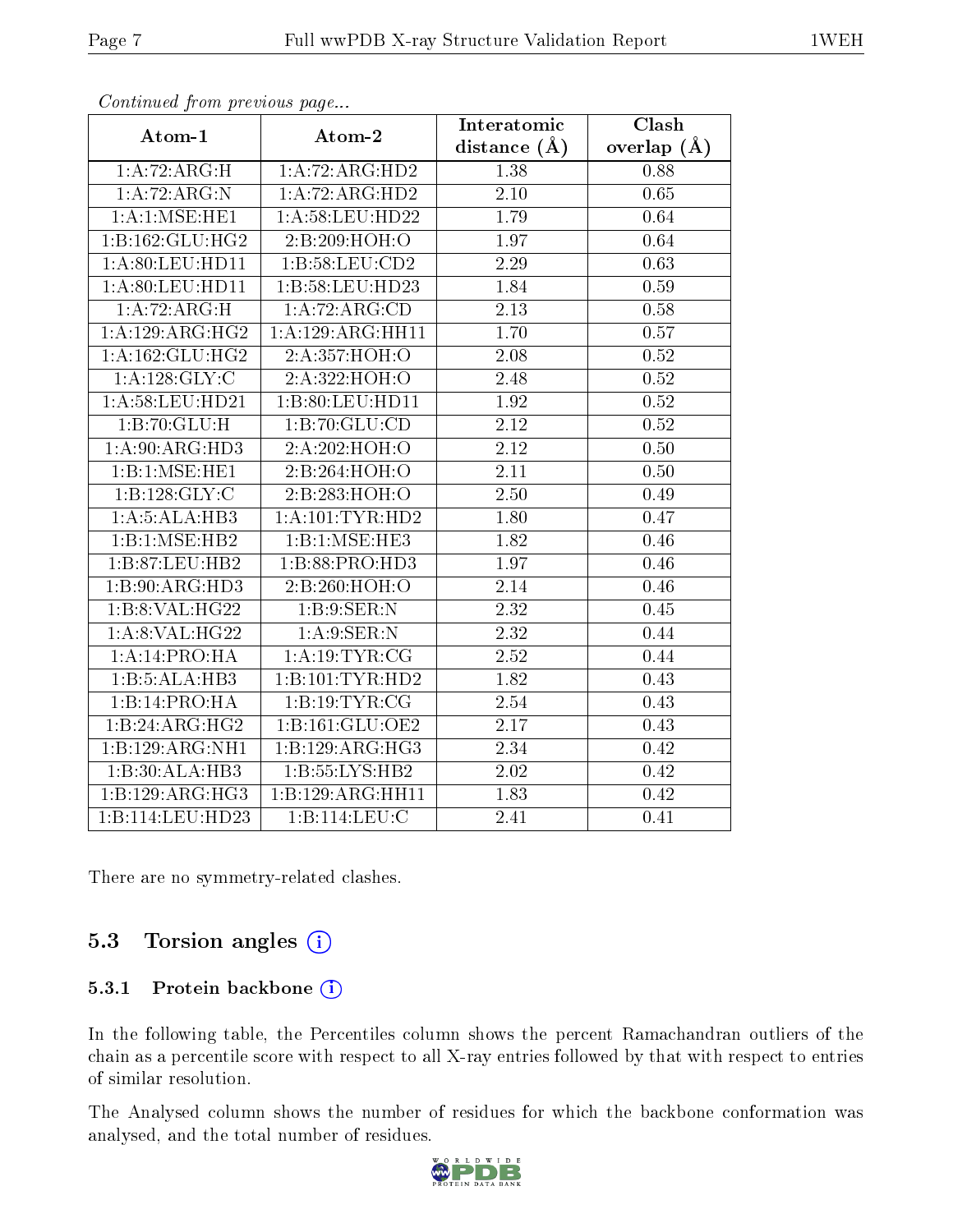| Mol | Chain | Analysed                     | Favoured |           | Allowed   Outliers   Percentiles |
|-----|-------|------------------------------|----------|-----------|----------------------------------|
|     |       | $169/171(99\%)$   163 (96\%) |          | 6 $(4\%)$ | 100 100                          |
|     |       | $169/171(99\%)$   164 (97\%) |          | $5(3\%)$  | 100<br>100                       |
| All | All   | $338/342(99\%)$   327 (97\%) |          | $11(3\%)$ | 100<br>100                       |

There are no Ramachandran outliers to report.

#### 5.3.2 Protein sidechains  $(i)$

In the following table, the Percentiles column shows the percent sidechain outliers of the chain as a percentile score with respect to all X-ray entries followed by that with respect to entries of similar resolution.

The Analysed column shows the number of residues for which the sidechain conformation was analysed, and the total number of residues.

| Mol | Chain | Analysed         | Rotameric   Outliers |          | Percentiles        |
|-----|-------|------------------|----------------------|----------|--------------------|
|     |       | $129/127(102\%)$ | 126 (98%)            | $3(2\%)$ | 37<br>$50^{\circ}$ |
|     | B     | $129/127(102\%)$ | 127(98%)             | $2(2\%)$ | 54<br>62           |
| All | All   | $258/254(102\%)$ | $253(98\%)$          | $5(2\%)$ | 57<br>46           |

All (5) residues with a non-rotameric sidechain are listed below:

| Mol | Chain | Res | <b>Type</b> |
|-----|-------|-----|-------------|
|     |       | 42  | <b>GLN</b>  |
|     |       | 70  | GLU         |
|     |       | 72  | $\rm{ARG}$  |
|     |       | 22  | <b>TRP</b>  |
|     |       | 116 | LEU         |

Some sidechains can be flipped to improve hydrogen bonding and reduce clashes. All (1) such sidechains are listed below:

| $Mol$   Chain   Res | 'Type |
|---------------------|-------|
|                     |       |

#### 5.3.3 RNA  $(i)$

There are no RNA molecules in this entry.

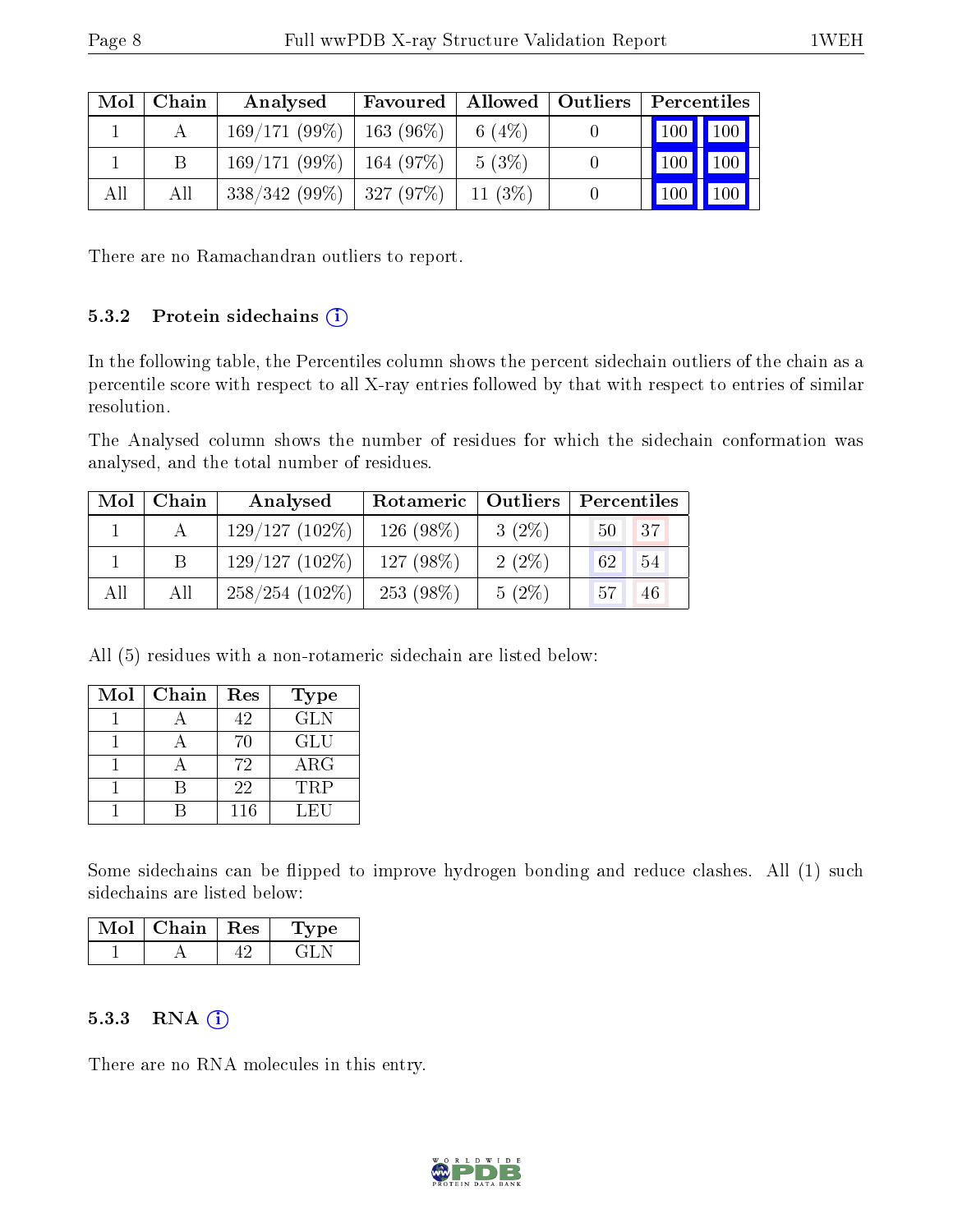#### 5.4 Non-standard residues in protein, DNA, RNA chains (i)

There are no non-standard protein/DNA/RNA residues in this entry.

#### 5.5 Carbohydrates (i)

There are no carbohydrates in this entry.

#### 5.6 Ligand geometry (i)

There are no ligands in this entry.

#### 5.7 [O](https://www.wwpdb.org/validation/2017/XrayValidationReportHelp#nonstandard_residues_and_ligands)ther polymers  $(i)$

There are no such residues in this entry.

#### 5.8 Polymer linkage issues (i)

There are no chain breaks in this entry.